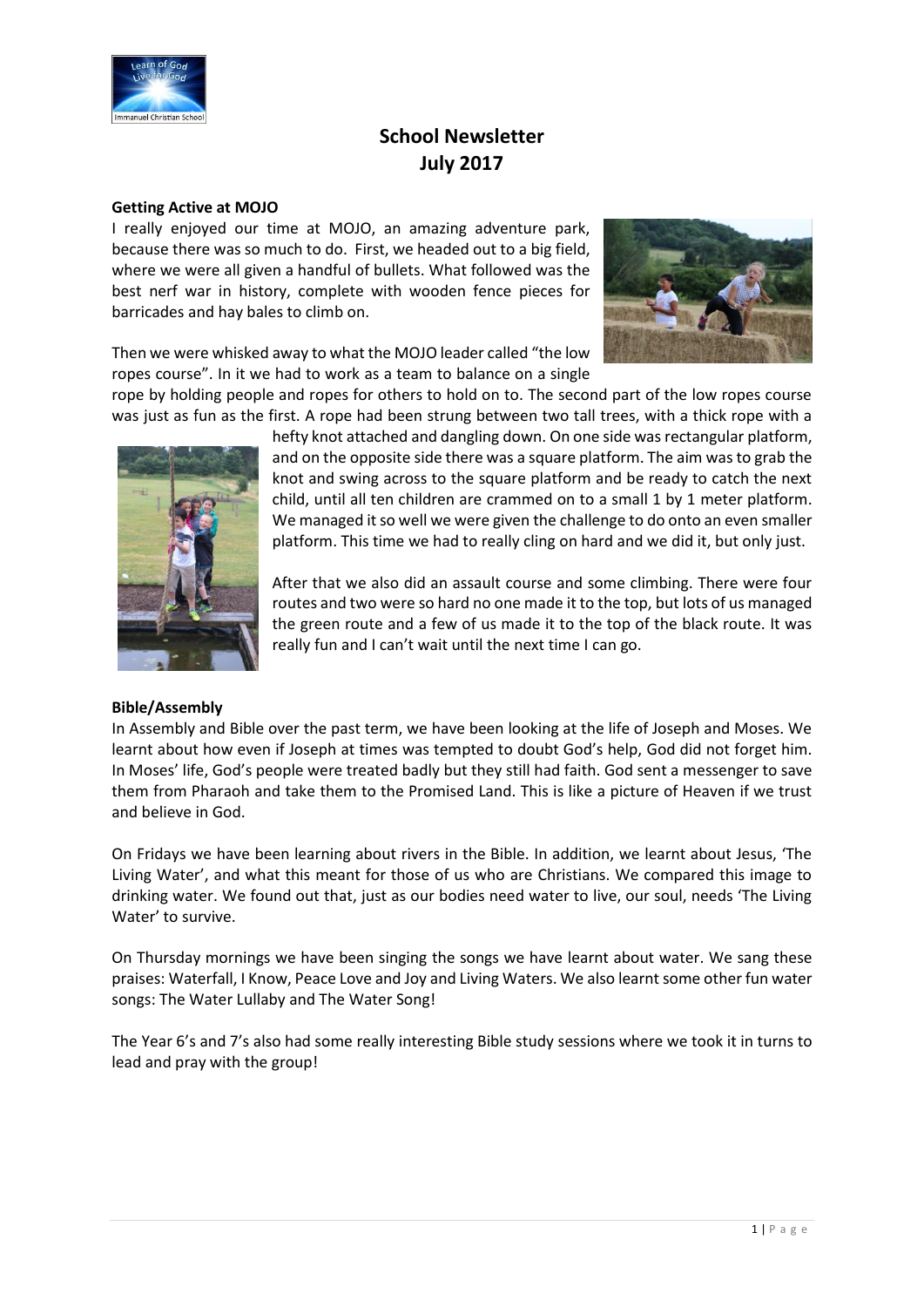

# **Maths**

The year 6/7 maths this term has been quite hectic, what with squeezing in several unit's and being taught by two teachers. We covered four major units in our book (Delta 1). This Included one step, two step and three step equations (too much algebra!)

While we were doing algebra with Miss Cruickshank on Mondays, the rest of the week we spent with Mrs Harding. We learnt converting from the Metric system into the Imperial system, ratios and proportion. We also did shapes, in which we learnt a song to help us find the area of a trapezium. At the end of each unit, we had a test, much to the delight of the students. We also learnt about coordinates. On top of all that we dabbled in the dark art of probability; it is unlikely we will ever return!

Tests, the most loved word a student can say; this term we have been bombarded with tests. We had two end of unit tests (equations and ratio/proportion). The year sixes also sat three SATS papers on reasoning and mental arithmetic. Then finally, both year 6/7 had two timed assessment tests. In all these tests the students have done exceptionally well, far exceeding the average.

# **Ultimate Frisbee**



In PE this term we have been learning how to play Ultimate Frisbee. Ultimate Frisbee is different to every other sport because there is no referee. If you do something wrong, the team leaders decide if they will give the frisbee to the other team or have a penalty. In the game you have to learn to respect other players and your team and to encourage each other.

To throw a frisbee well is about stance, grip and spin. The two types of throws are backhand and forehand. Did you know that there are two catches: pancake catch and two-handed rimmed catch?

We've really enjoyed learning and playing this game.

# **Chipping Sodbury Fayre**

In July, our school had a stall at the Chipping Sodbury summer fayre. A few days before we had been making food, baking cakes and getting ready. In after school craft club we had been making crafts, woodwork and elderflower cordial in the weeks leading up to the sale. The day of the sale was really fun, but also really hot.

We sold:

- Artwork
- Woodwork
- Lots of cakes (e.g. brownies, sponge cake, blueberry muffins and cupcakes)
- Elderflower cordial
- Jams, chutneys and lemon curd

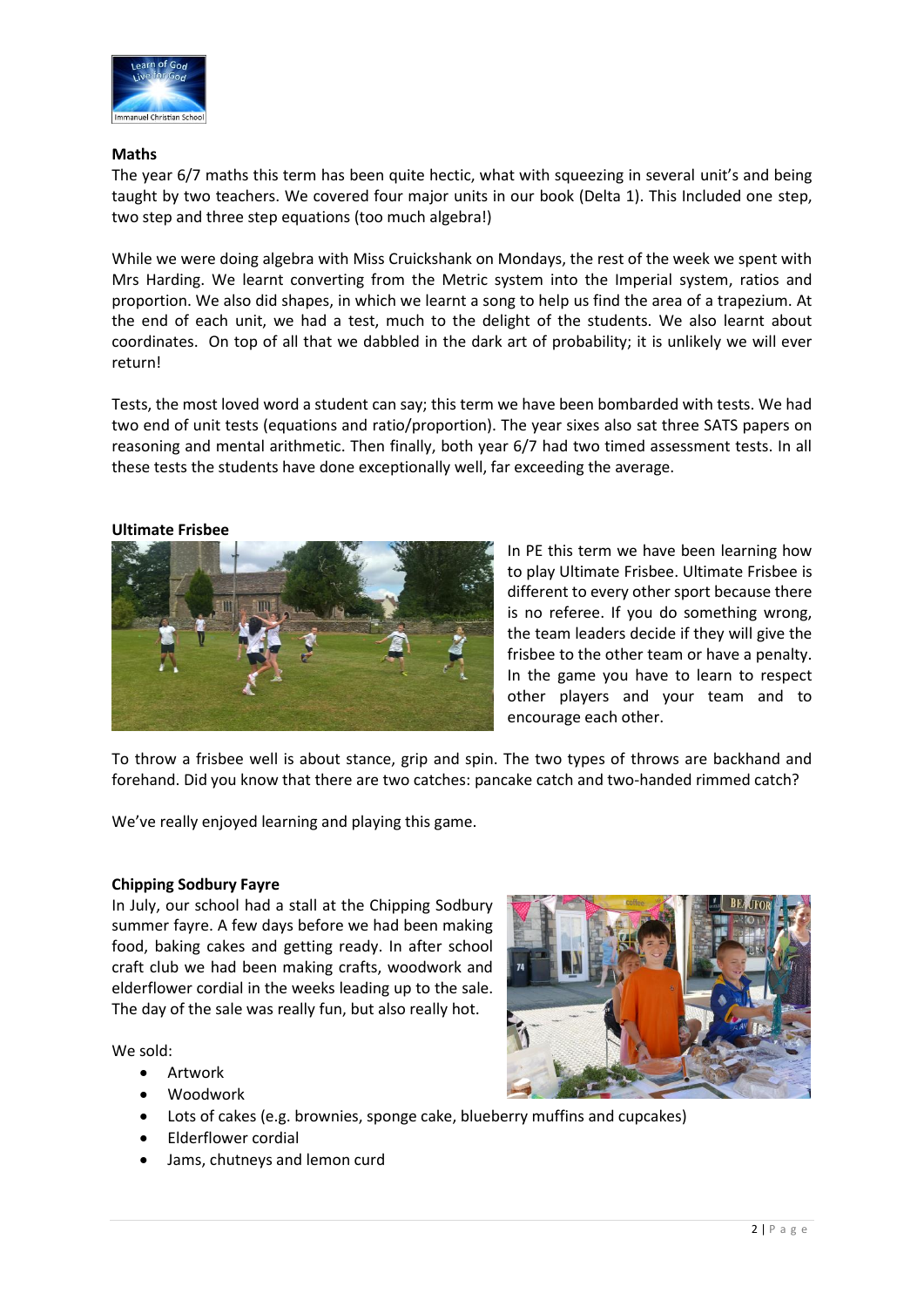

Many people came so we got lots of money for the school.

Some of the woodwork was made by Rufus and Tilda's cousin, Kieran and some of it we made in school. Rufus got a piece of driftwood and soldered "Welcome" into it. Isaac made a necklace and bracelet holder out of driftwood and Tilda made a shark.

It was a long day but worth it! In the end we counted up the money and we were delighted to find we had raised £221.75.

### **English**



This term in English the year sixs and sevens started with a book called Holes. It is about a boy called Stanley who goes to a place called Camp Green Lake. At the camp Stanley meets some friends, e.g. Zero, Twitch, Armpit and X-ray. All those names are actually nicknames.

In May, we did an essay to describe the warden (a woman who owns Camp Green Lake and is very horrible.) We had to describe her physical appearance, actions, characteristics and dialogue. We started our essay with an introduction and ended it with a conclusion. Altogether we had seven paragraphs. If we made a point, we had to show evidence such as a quote then explain the point.

In June we had a go at writing another essay. This essay was a book review

on Holes. We had to write eight paragraphs but some of us went on to nine. We had to write it in a rough copy then in neat. Our first paragraph had to be a brief summary of the book and our last would be our opinion.

Still in June, we did media texts. First we did presentational devices (what you use on a leaflet or newspaper), e.g. puns, fonts, colour, pictures, headings, spider graphs and so on.

Then we went on to complex sentences. A complex sentence is a type of sentence that has more than one clause, e.g. "We did not like the film. It was scary." becomes, "We did not like the film because it was scary." Complex sentences usually have a main clause and a subordinate clause.

Soon we went on to do a presentation about a book that we had read. We could do any sort of presentation (PowerPoint, poster.) Surprisingly, everybody in the group chose to do a PowerPoint. Two weeks later all of us finished our PowerPoint and they were all really good.

# **Music**

Our topic this term has been water, so in music we were singing songs about water. We sang a water lullaby and a jazzy song called, "I've got peace like a river". When the Wateraid man came we sang him our Sesame Street song which was called the Water Song. It taught us a lot about water and what it does for us. The Wateraid man really liked it and asked us to record it to go on the Wateraid website!!

We used our Waterfall Song for worship in assembly which tells us that God's love never ends. My favourite song this term is The Waterfall Song – it's top of the chart for me!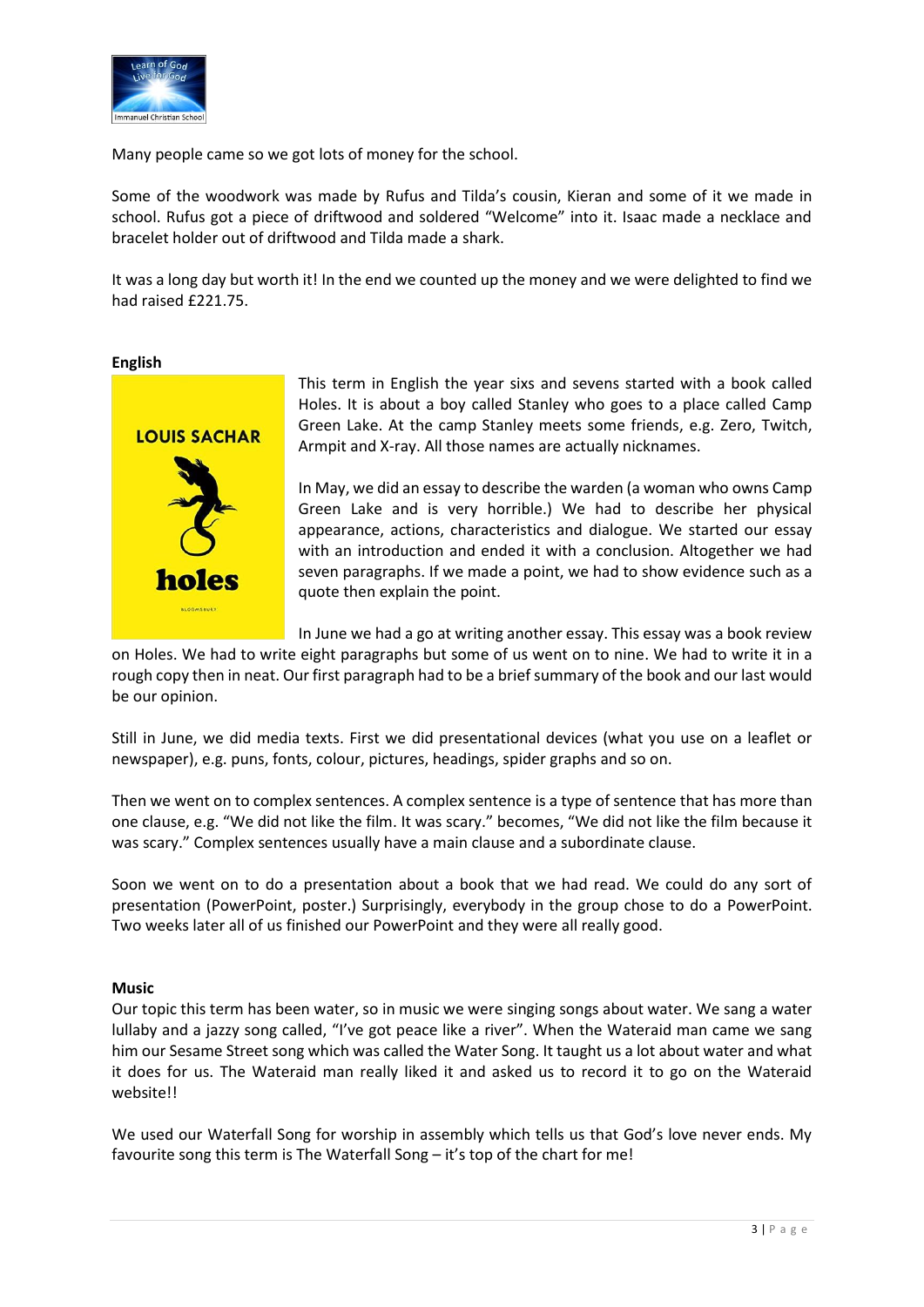

# **Egyptians**

This term we have been learning about Ancient Egyptians.

We really enjoyed mummifying sprats! We cut it up the middle and pulled out all the insides then put tonnes of salt and soda in it and on it. Then we left it for 40 days. When we had left it for 40 days to mummify we chopped up lots of herbs and covered it in herbs that smelled lovely. Next we wrapped cotton strips around the sprat and glued them on. When they were dry we put the sprat in a sarcophagus we had made and finally into a pyramid we had made. We were then allowed to take them home (editor's note: Mums – if there is an odd fishy-smell from your child's bedroom, you know what the culprit is!!)

We also made a model shaduf which is a system to get water out of a river. It saves energy and time. Our group had a fantastic day at Bristol Museum too



exploring the Egyptian section. We also did a great workshop with one of the Museum staff looking at artefacts and finding out about Amelia Edwards a Bristolian lady explorer who went to Egypt in 1878.

Did you know, Egyptian doctors used mouldy bread to help patients!



### **Art work at Bitterwell Lake**

One beautiful sunny day Mrs. Harding and Mrs. Gulliford took us to the pond. When we got there we walked to find the best place to sit and then we began to sketch. "I sketched a duck and a pond," said Iyannah. "Then I saw the cutest little duckling in the whole wide world!"

The most exciting thing was the slimy, disgusting fish the fisherman caught from the pond. He finally got it into the net, but it was then thrown back in.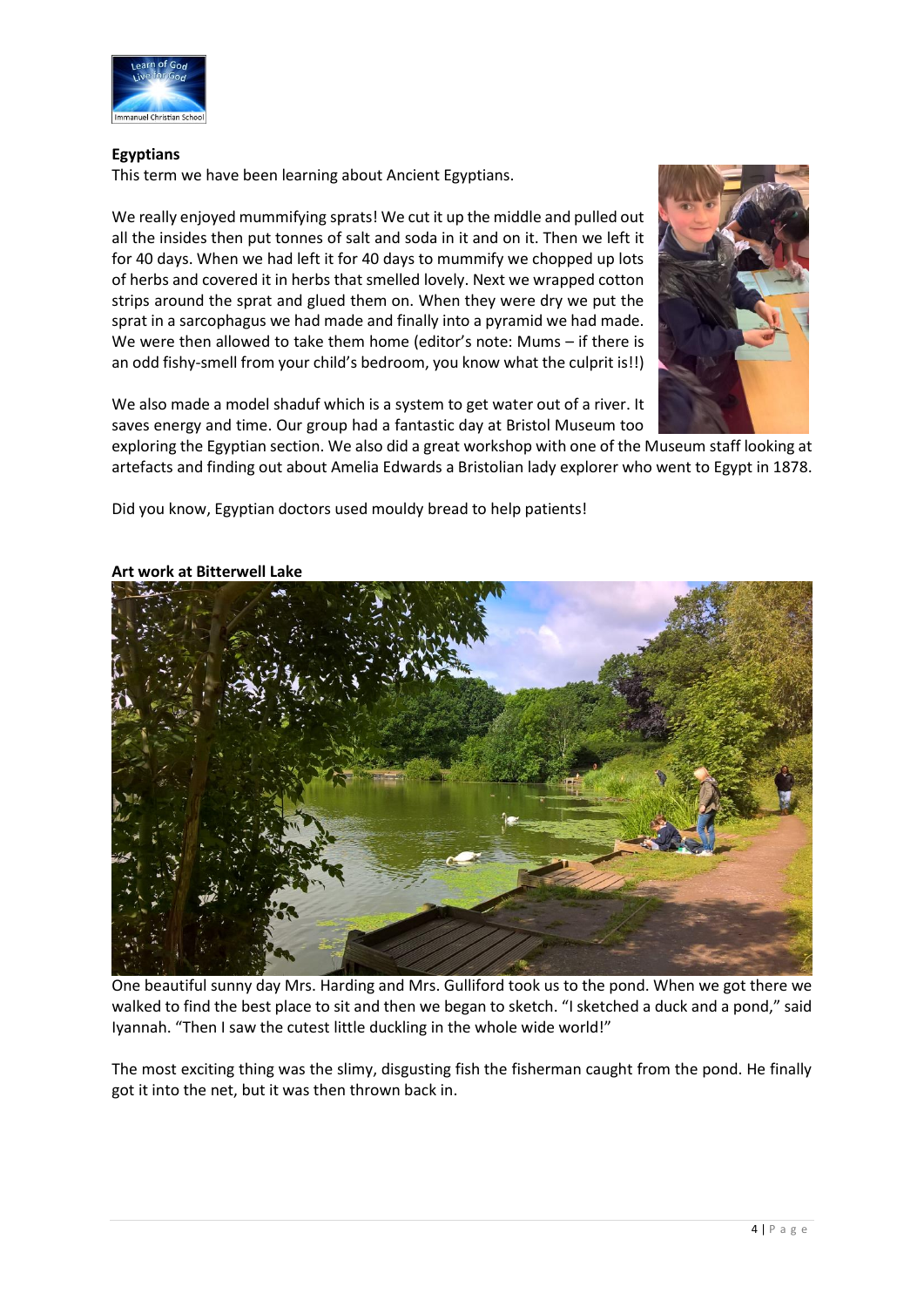

### **Wateraid Fundraising**



As the topic this term for the primary ages was 'Water' (and water in the Bible), we decided to raise money for Wateraid. Wateraid is a charity which helps different parts of the world have access to clean, safe water, as not everyone can have clean water to drink.

We were split into groups where we each organised a different fundraising activity. One group held a quiz evening, another an activity afternoon and our group organised a sponsored cycle, which were all very successful. During the quiz evening, we had to answer questions about water. Well

done to the Jemmett family, who came second and to the Drew's who came third! At the activity afternoon, we participated in a number of activities, involving water. There was also a guess the weight of the cake competition. Altogether, we raised a total of £284.50!

Also, we were visited by a man from Wateraid. He told us about the charity's work across the world, as well as how Wateraid stop the clean water being contaminated. We learnt about how Wateraid educates people how to use their water correctly, for example, how to wash their hands.

We all enjoyed raising money for Wateraid, across the term. We hope that we have helped Wateraid with their work in different parts of the world: helping people who don't have safe drinking water.

### **Bikeability**

In school, we were very privileged to take part in the Bikeability level 2 course. We (years 4-7) were separated into two groups in which we were to have our lessons. We learnt:

- The GOLDEN QUESTION! is it safe?
- How to safely get on and off our bikes
- Understand where to ride on the road
- Be aware of potential hazards
- Make a U-turn
- Understand how and when to use signals, e.g. indicate
- Turn left and right on to major roads
- Turn left and right into minor roads
- Demonstrate decision making and understanding of safe riding strategy
- To pass a parked or slower moving vehicle

We learnt also how to check our bikes (ABC):

- $\bullet$  Air check that our wheels are fully pumped and ready to go
- Brakes check that both of our brakes work
- $\bullet$  Chain check that the chain and the pedals work

We were challenged to learn road signs by heart and we played a game to help us. We found out that the stop sign is the only octagon-shaped sign in the UK.

We were taught about Secondary and Primary position. Secondary position is where you are about a foot from the kerb and primary position is about halfway into the road.

We all thoroughly enjoyed it and we hope to take part in level 3 as soon as possible!